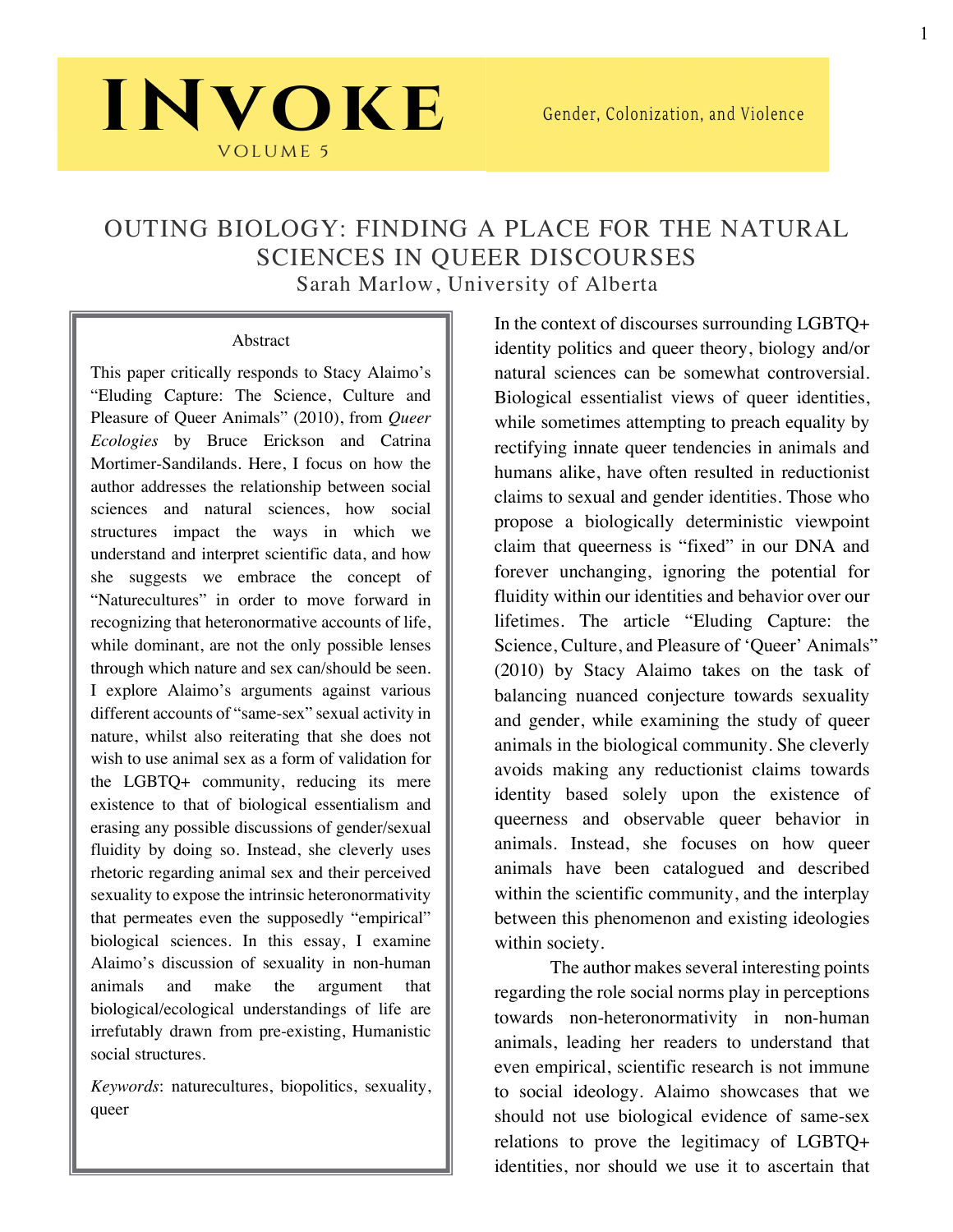## INVOKE VOLUME 5

identities are stagnant and/or based upon observable sexual behavior. However, we can engage with scientific discourse to see how narratives in biology have proven to stem from a heteronormative ideology, and then work to correct this issue and become more inclusive in terms of what groups get studied and why. If we are able to achieve this feat, then we can begin to more thoroughly understand not just biology more thoroughly, but the dynamics of inclusion and exclusion as a societal function as well.

Biopolitics influences more than just how scientific findings are interpreted; it also influences what phenomenon is deemed worthy of study in the first place. Alaimo emphasizes that "scientific accounts of queer animals insist that heteronormativity has damaged and diminished scientific knowledge in biology, anthropology, and other fields" (Alaimo, 2010, p. 54). This implies that the innate focus scientific research places on reproductive animalistic sexuality has greatly diminished our understanding of the operations of the animal (as well as human) world. This phenomenon of ignoring and/or misrepresenting same-sex acts in animals is very much apparent in the approach Jonathan Marks has taken in his study of bonobos. In Marks' 2002 book, he writes "One of the outstanding hallmarks of human evolution is the extent to which our species has divorced sexuality from reproduction." (Marks, 2002, p. 110). He only mentions same-sex genital-stimulation between female bonobos as being "exceptional" or outside the otherwise reproductively-focused, "normal" sex of the bonobos. This is significant because it demonstrates Marks' avoidance to classify nonheteronormative, reproductively focused activity as "normal", despite it occurring frequently enough to be worthy of mentioning. This idea that bonobos are capable of same-sex attraction deviates from the long-held notion of the scientific community that humans are the only creatures of which sexuality and sex has been differentiated.

Alaimo contends that Marks, along with other biologists, tend to avoid categorizing animals as being capable of having a "sexuality," although this really just implies that their default sexuality is heterosexual. This categorization allows them to more easily make distinctions between human and non-human animals, but inadvertently leads to an aggressively heteronormative worldview of ecology. Alaimo also makes use of a very interesting analysis of queer behavior in animals by Cynthia Chris (2006). While she acknowledges and applauds her attempts to address the lack of recognition that wildlife documentaries give to same-sex behavior in animals, she is also critical of Chris' assertation that "if animals do something, they do it because of genetic programming" (Alaimo, 2010, pg. 58). This conflation between biological determinism and sexuality implies that sexual behavior is unchanging, with no potential for fluctuation. In these instances, Alaimo tries to bring focus to the misrepresentations that queer sexuality is subject to within the realm of natural sciences, so that we can work towards a possible solution to this separation between human queerness and animal sexuality.

Perceptions towards biology and scientific research within queer discourses have been met with heavy debate in the past, and not without reason. In Pfeffer's article on female partners of transgender men and their experiences with changing identities, she writes that "equal rights discourses resting primarily upon biologically essentialist notions of group differences between 'the sexes' and 'the races' are both flawed and problematic" (Pfeffer, 2014, p. 4). The participants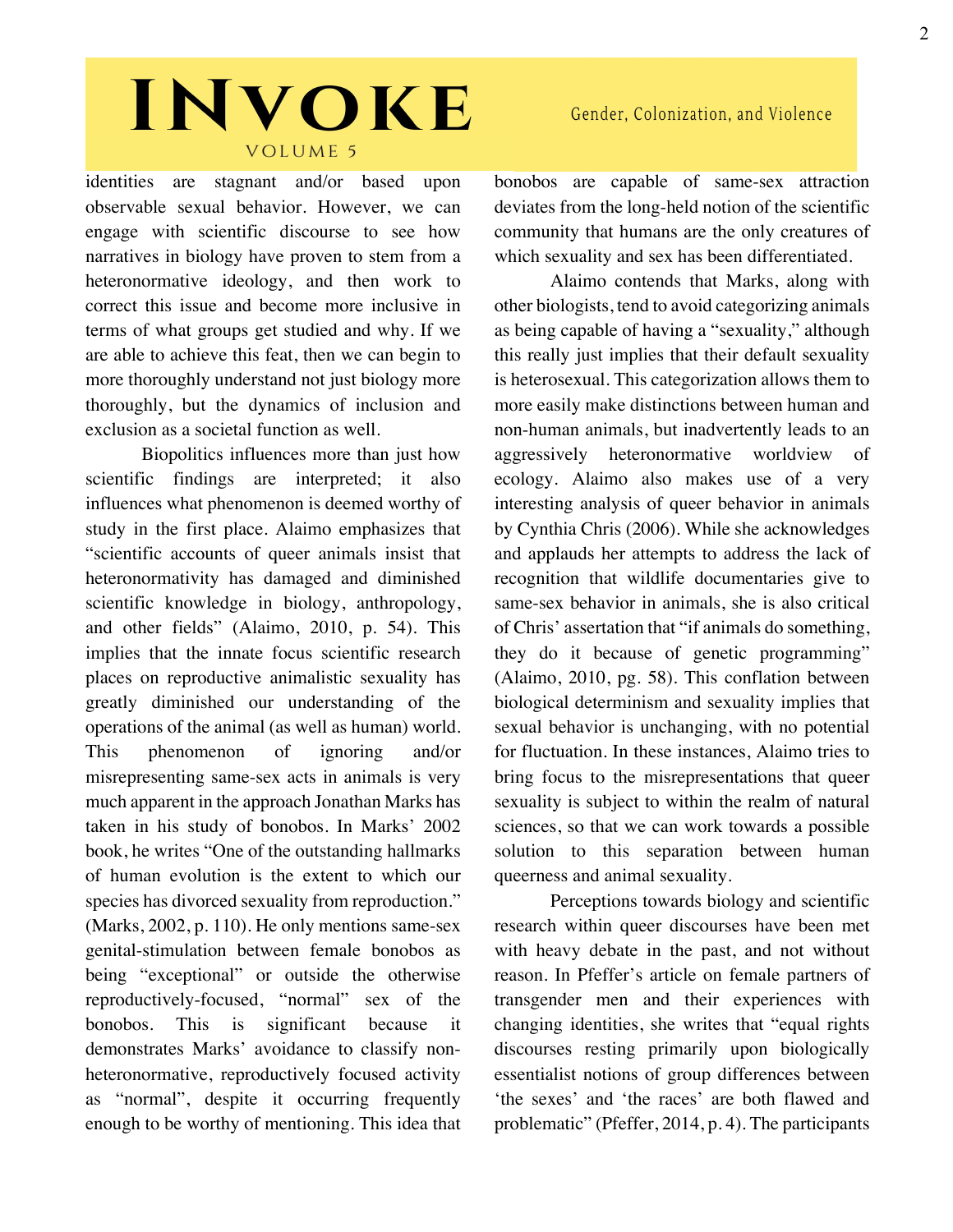# INVOKE VOLUME 5

in her study proved that the "Born This Way" attitude towards sexuality, while attempting to bring about understanding of LGBTQ+ identities, is problematic in the sense that it implies that we do not change our identities as we grow and evolve as a people. Many of her participants demonstrated this conundrum changing how they chose to label themselves, upon their partner's gender transition. However, Alaimo proves that biology itself is not necessarily the enemy of queerness and/or fluidity, but rather that biology and scientific research is really subject to the ideologies of those working on it. We can observe this point in how Alaimo handles the response of the scientific community towards lesbianism in seagulls.

In response to the (unfactual) claim that lesbian relationships between seagulls were a sign of grave danger for the wellbeing of the entire species, she states that "the assumption that heterosexuality is the only natural sexual form is clearly not an appropriate benchmark for ecological research" (Alaimo, 2010, p. 54). She goes on to argue further that "if conservatives are hell-bent on damning homosexuals" (Alaimo, 2010, p. 55), they will interpret biological evidence of queer behavior in animals in whatever way best corresponds with this ideology. Biology, or rather the study of queerness in nature itself is not the problem being highlighted here. Lesbian seagulls do not represent the validation of samesex relationships, nor do they represent the downfall of traditional family values. The problem here is that social norms and ideology are clouding the empiracy that one should treat these queer animals with while studying them.

In response to this lack of real empiracy, Alaimo sees the introduction of biology to the concept of "Naturecultures" by Donna Haraway (Alaimo, 2010, p. 60) as a potential solution to the

### Gender, Colonization, and Violence

heteronormativity that other approaches have taken to explaining sexuality in animals. The author urges biologists to avoid the assumption that humans are the only beings that have a culture, or can be influenced by their society. "Naturecultures", as Alaimo defines it, means that "sexual activity is always indivisibly material and social" (Alaimo, 2010, p. 60). It means that sexually encompasses more than sexual acts, but how society labels those acts as well. Furthermore, Bagemihl observes that female bonobos actually develop tools to aid in masturbation, leading him to the conclusion that

> the pursuit of sexual pleasure may have contributed, in some measure, to our own heritage as creatures whose tool-using practices are among the most polymorphous of any primate (Bagemihl, 1999, p. 71).

While Alaimo acknowledges that this assertion is still somewhat problematic in that it uses linear narratives towards humanism to explain the development of tools and culture in primates, she also adds that

> Only a slight shift here is needed to read these examples of tool use and language development as part of particular animal naturecultures in which the pursuit of sexual pleasure is one of the most quintessentially "cultural" sorts of activities. (Alaimo, 2010, p. 61).

Alaimo is making the argument here that, if biologists can conceptualize animals as having their own culture and societies, then this will prevent animals from being seen solely from a humanistic, heteronormative lens, and force scientists to acknowledge that animals are not necessarily as separate from humans as we would like to believe. Furthermore, she seeks to prove